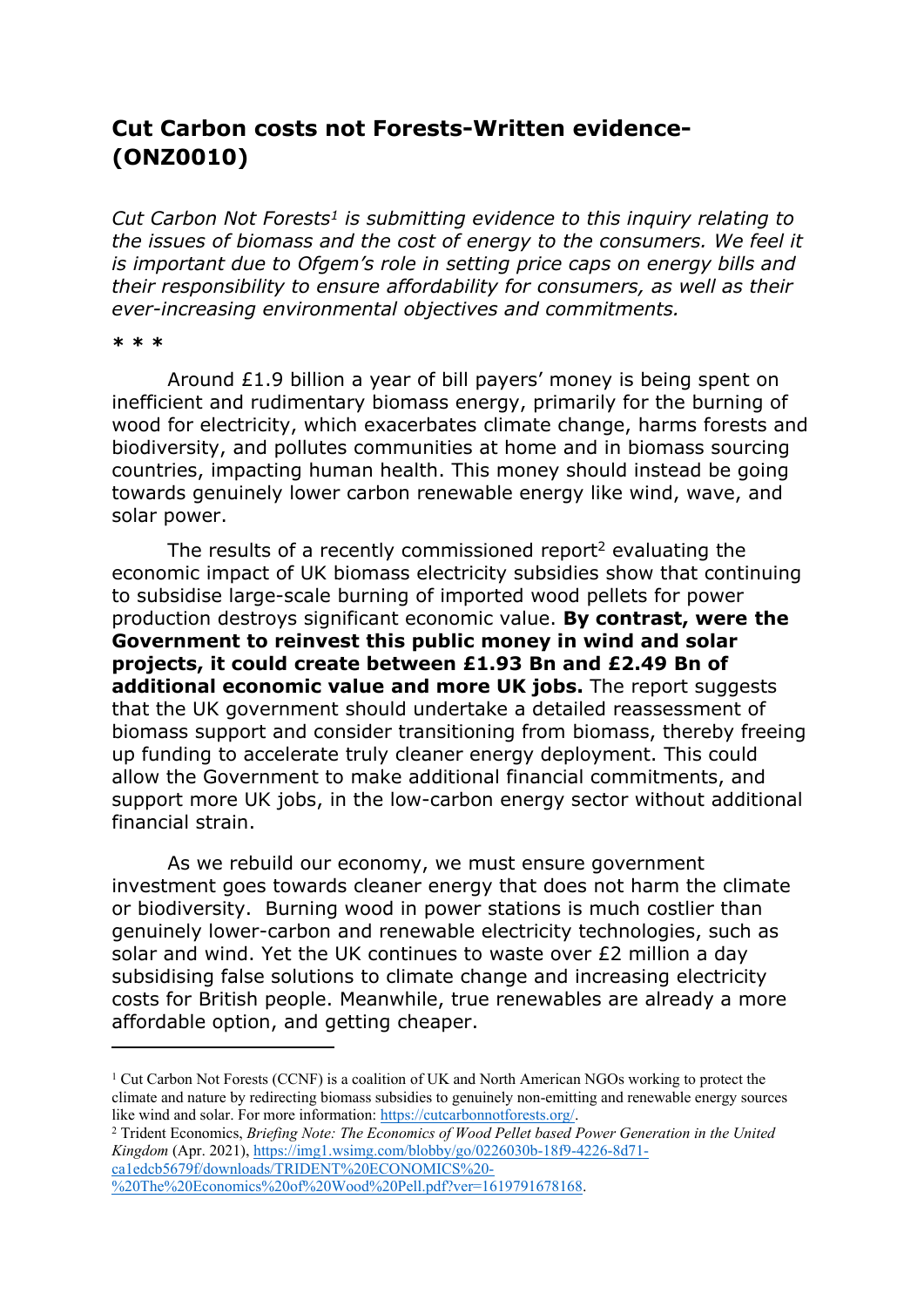Furthermore, requests from the biomass industry for further subsidies after 2027 for unproven Bioenergy with Carbon Capture and Storage (BECCS), *could cost energy bill payers £31.7 billion.*<sup>3</sup> For example, Ember, an independent climate and energy think tank (previously, Sandbag), has projected that Drax, the UK's largest biomass producer, is already on track to earn £10 billion in subsidies for its biomass generators from 2012 to 2027. If Drax were to secure a subsidy contract for BECCS at its North Yorkshire plant, the bill could spiral to £31.7 billion, or equivalent to almost £500 per person in the UK, directly adding more than £16 a year to each household's energy bill.<sup>4</sup>

Each year, the UK burns much more imported wood in biomass power stations than the UK is producing.<sup>5</sup> While the biomass industry claims to be using only "waste wood," repeated investigations have shown that demand for biomass is harming hardwood forests in the Southern United States,<sup>6</sup> Canada's Boreal Forest,<sup>7</sup> and protected Natura 2000 forests in Estonia.<sup>8</sup> In addition to harming forests and biodiversity, biomass electricity exacerbates climate change<sup>9</sup> and fuels environmental injustice<sup>10</sup> in wood pellet sourcing countries.

The UK spends more money<sup>11</sup> than any other country in Europe on subsidising biomass—in 2019, over £1.9 billion of energy billpayers' money was paid to biomass generators, with Drax Power Station alone receiving over £2 million every day. In 2018/2019, the UK's Renewables

<sup>7</sup> Stand.earth, *New Investigation* (2021), [https://www.stand.earth/latest/forest-conservation/forests-and-wood](https://www.stand.earth/latest/forest-conservation/forests-and-wood-pellets/new-investigation-uk%E2%80%99s-drax-bid-buy-pinnacle)[pellets/new-investigation-uk%E2%80%99s-drax-bid-buy-pinnacle.](https://www.stand.earth/latest/forest-conservation/forests-and-wood-pellets/new-investigation-uk%E2%80%99s-drax-bid-buy-pinnacle)

<https://www.nrdc.org/sites/default/files/bioenergy-modelling-IB.pdf>.

<sup>3</sup> Ember, *Understanding the Cost of the Drax BECCS Plant to UK Consumers* (May 2021), [https://ember](https://ember-climate.org/project/cost-drax-beccs-plant/)[climate.org/project/cost-drax-beccs-plant/](https://ember-climate.org/project/cost-drax-beccs-plant/).

<sup>4</sup> *Id.*

<sup>&</sup>lt;sup>5</sup> In 2020, the UK harvested 10.8 million green tonnes of wood. In the same year, the UK imported and burned 9.1 million tonnes of wood pellets, which roughly equates to 20.38 million green tonnes of wood. Forest Research, Resources: *UK Wood Production and Trade: Provisional Figures* (2020),

[https://www.forestresearch.gov.uk/tools-and-resources/statistics/statistics-by-topic/timber-statistics/uk-wood](https://www.forestresearch.gov.uk/tools-and-resources/statistics/statistics-by-topic/timber-statistics/uk-wood-production-and-trade-provisional-figures/)[production-and-trade-provisional-figures/.](https://www.forestresearch.gov.uk/tools-and-resources/statistics/statistics-by-topic/timber-statistics/uk-wood-production-and-trade-provisional-figures/)

<sup>6</sup> Dogwood Alliance, NRDC, & Southern Environmental Law Center, *Global Markets for Biomass Energy are Devastating U.S. Forests* (2019), [https://www.nrdc.org/sites/default/files/global-markets-biomass-energy-](https://www.nrdc.org/sites/default/files/global-markets-biomass-energy-06172019.pdf)[06172019.pdf.](https://www.nrdc.org/sites/default/files/global-markets-biomass-energy-06172019.pdf)

<sup>8</sup> Estonian Fund for Nature, *Hidden Inside a Wood Pellet* (2020),

[https://media.voog.com/0000/0037/1265/files/Biomass\\_report\\_ENG%20\\_2020.pdf.](https://media.voog.com/0000/0037/1265/files/Biomass_report_ENG%20_2020.pdf)

<sup>9</sup> NRDC, *Issue Brief: Think Wood Pellets are Green? Think Again* (2015),

<sup>10</sup> Majlie de Puy Kamp, *How Marginalized Communities in the South are Paying the Price for "Green Energy" in Europe*, CNN (July 9, 2021), [https://www.cnn.com/interactive/2021/07/us/american-south-biomass-energy](https://www.cnn.com/interactive/2021/07/us/american-south-biomass-energy-invs/)[invs/](https://www.cnn.com/interactive/2021/07/us/american-south-biomass-energy-invs/); Danielle Purifoy, *Knock on Wood: How Europe's Wood Pellet Appetite Fuels Environmental Racism in the South*, Scalawag Magazine (Oct. 5, 2020), [https://scalawagmagazine.org/2020/10/wood-pellet](https://scalawagmagazine.org/2020/10/wood-pellet-environmental-racism-part-one/)[environmental-racism-part-one/](https://scalawagmagazine.org/2020/10/wood-pellet-environmental-racism-part-one/).

<sup>11</sup> Cut Carbon Not Forests, *Burnout 2020*, [https://www.cutcarbonnotforests.org/wp](https://www.cutcarbonnotforests.org/wp-content/uploads/2020/12/BURNOUT-2020_EU-Clean-Energy-Policies-Lead-to-Forest-Destruction.pdf)[content/uploads/2020/12/BURNOUT-2020\\_EU-Clean-Energy-Policies-Lead-to-Forest-](https://www.cutcarbonnotforests.org/wp-content/uploads/2020/12/BURNOUT-2020_EU-Clean-Energy-Policies-Lead-to-Forest-Destruction.pdf)[Destruction.pdf.](https://www.cutcarbonnotforests.org/wp-content/uploads/2020/12/BURNOUT-2020_EU-Clean-Energy-Policies-Lead-to-Forest-Destruction.pdf)